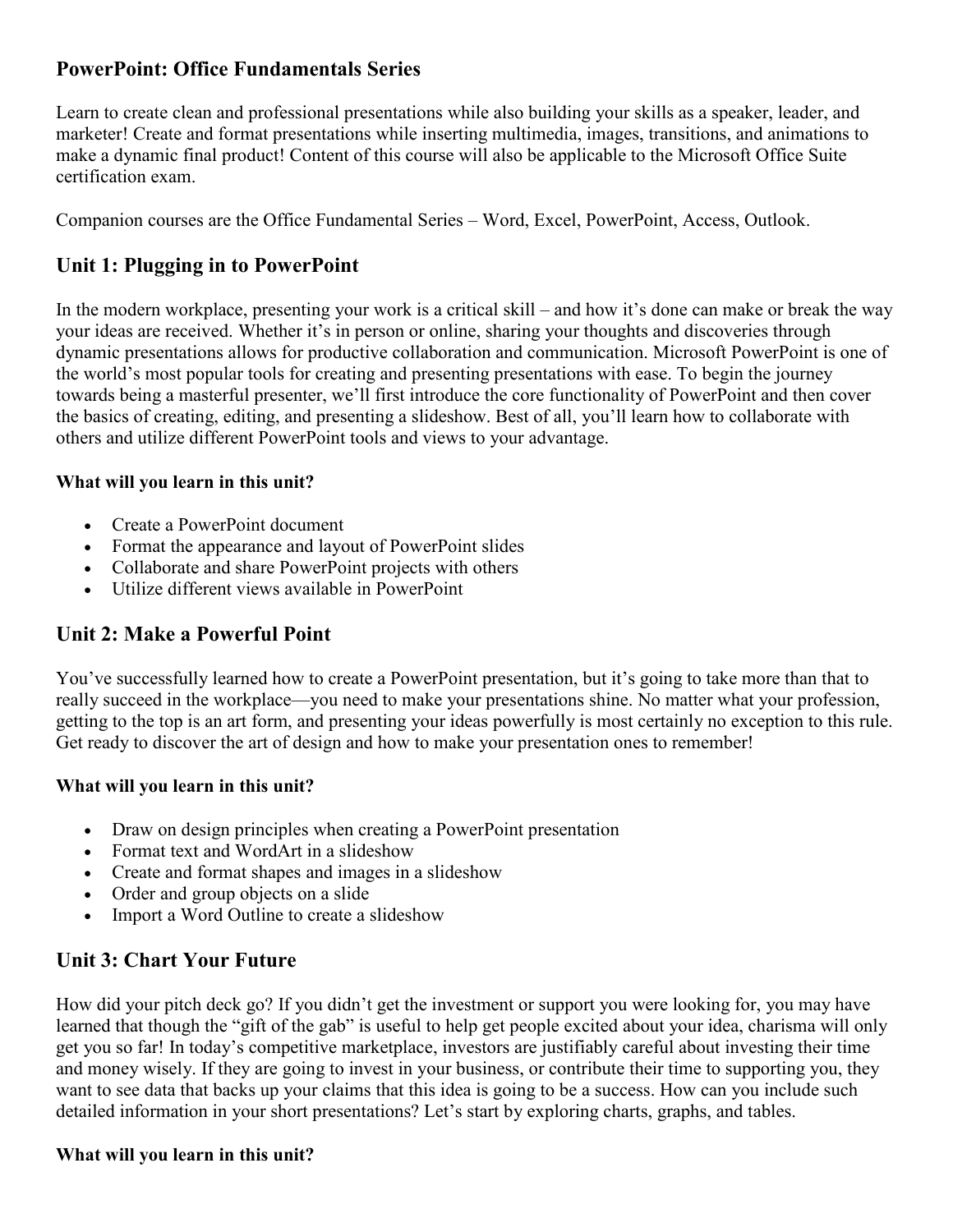- Understand various types of business metrics
- Create, import, and style tables, charts, and graphs in PowerPoint
- Choose the best chart for a given scenario
- Manipulate data in a PowerPoint table, chart, and graph

# **Unit 4: Growing Pains**

Getting a project off the ground is exhausting and exhilarating. Fundraising, getting your initial product out there, coming up with brand concepts, names, designs, and creating your own organization makes it feel like 'this is it.' But it can be easy to forget that your vision and aims were always much bigger than a start-up. So take a step back and consider what happens next: hiring staff, training them to do a good job, and managing them effectively as your organization grows. Perhaps, over the last few units, you've started to see PowerPoint primarily as a tool used for fundraising and marketing your business. But really, the most common use of PowerPoint is as a tool for effective internal communication, sharing information quickly, clearly, and effectively.

### **What will you learn in this unit?**

- Perform the leadership roles of a team leader
- Communicate effectively with others
- Create, insert, and format SmartArt Graphics
- Convert lists to SmartArt graphics

# **Unit 5: The AV Club**

You've created some impressive presentations thus far. PowerPoint has enabled you to create traditional presentations, reports, infographics, and pitch decks. If your personal project has taken off as successfully as our Langwitch venture, then at this point you have a team of people who are receiving regular presentations from you. Sometimes, they may even be tuning in from afar as they travel on business. In your own pitches, you're now playing in the big leagues and making presentations to people who've literally seen it all. To keep your employees engaged, and those investors impressed, you can turbo charge your presentations by utilizing PowerPoint's multimedia capabilities. Why not fully engage your audience's senses by utilizing audio and video to create an immersive environment? Now, we'll not only bring you to the cutting edge, we'll prepare you for the future of presentation.

### **What will you learn in this unit?**

- Design a multimedia presentation
- Include sound effects in a presentation
- Insert and configure video in a presentation
- Identify new presentation technologies

# **Unit 6: Animators, Ready!**

Sometimes people describe being bored as like "watching paint dry." It's challenging and tiring being around some lifeless force, and you don't want your presentations to be part of that problem! Instead, you can use animations to spruce things up and keep real information entertaining. Whether it's adding transitions with special effects and sounds between slides or even within the slide itself, animation can be a powerful tool for perfecting your presentation's professionality, developing business connections, and generally wowing the socks off of your audience. Let's take a look.